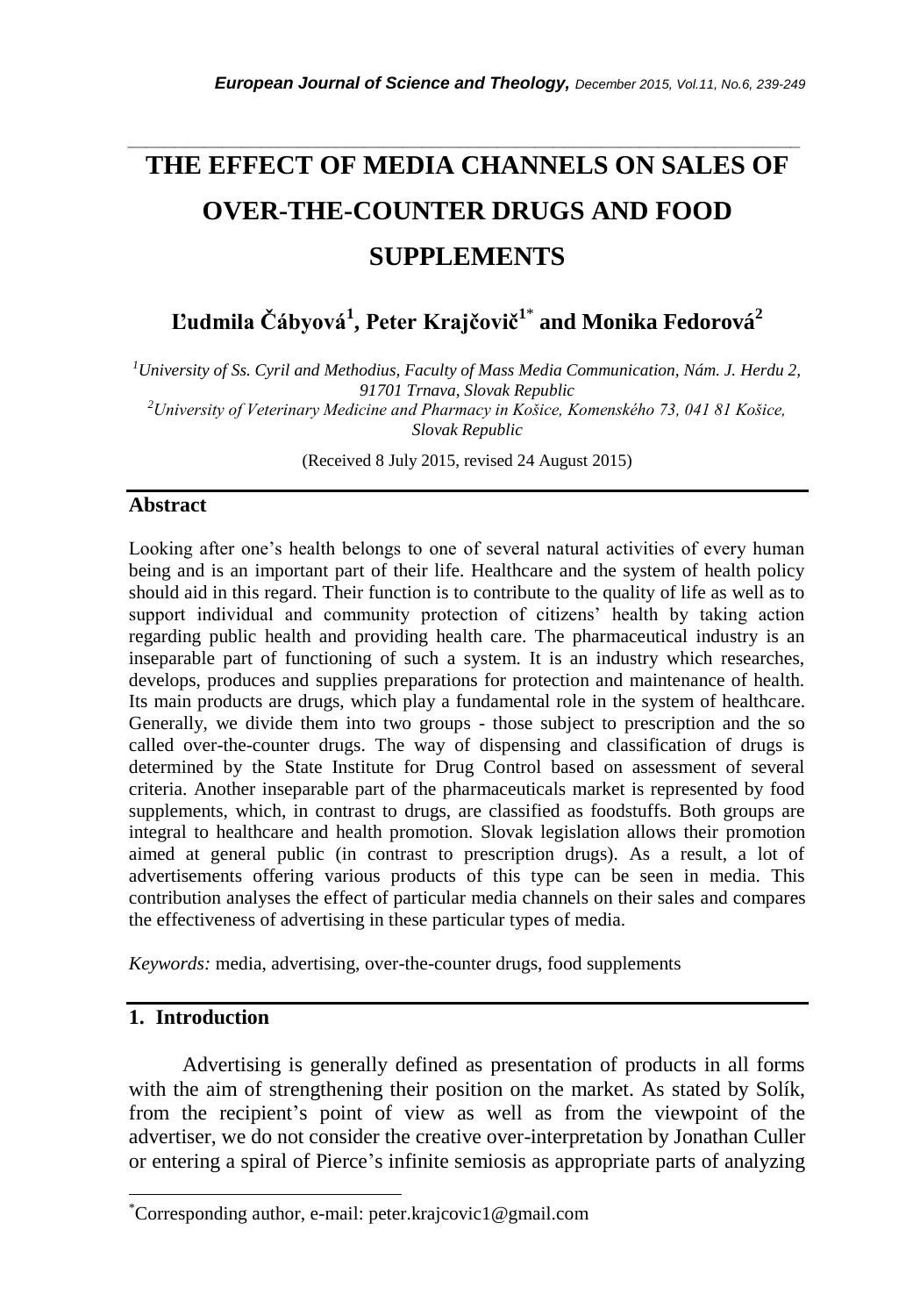the effects of advertisements [1]. According to Čábyová, its principles of functioning predestine it to the 'meaning conservatism' – the most important thing is to affect, wilfully or subconsciously, the shopping behaviour or subconscious opinions on a brand, ideally in the way chosen in advance, by producers themselves [2]. Not to speak about stereotypes, expectations and psychological dispositions of the observer [3].

As stated by Petranová and Vrabec, the goal of advertising is to persuade, acquire, evaluate, influence – in other words, to form consciousness of the recipients, to strengthen their need to buy a certain product or service. As a kind of persuasion, advertising is affected by verbal, non-verbal, word-forming, syntactic and lexical factors, whose influence is individual and varies from person to person. It uses also a lot of persuasive techniques [4].

Forms and means of advertising have changed during the centuries along with the development of Science and technology. The most used of these were replaced by more technically advanced equivalents [5]. This fact affected advertising itself [6].

In connection with marketing communication, pharmaceutical companies operate in a specific environment which is delimited by several laws and regulations. A lot of restrictions and tightened regulatory mechanisms in the area of marketing and promotion of sales of pharmaceuticals are predominantly determined by the fact that they not only help prevent diseases and improve the health of population but also entail some risk.

## **2. The difference between over-the-counter drugs and food supplements**

A common feature of over-the-counter drugs and food supplements is that they are available without the need of a prescription. Consumers and patients often do not realize the difference between drugs and food supplements [7]. They often confuse these concepts or misinterpret them. The difference between drugs and food supplements is nevertheless significant.

In general, drugs can be termed as the basic product in the pharmaceutical industry. The uniqueness of these products lies in the purpose for which they are made. Drugs play a crucial role in prevention, improvement and treatment of diseases. Thanks to this particular feature of individuality they become a specific type of goods.

A drug is a medicinal product or a combination of medicinal products and substances which have been modified by a technological process into a pharmaceutical form intended for the prevention, diagnosing and treatment of diseases or for modification of physiological functions [Act no. 362/2011 on drugs and medical instruments and on changes and amendments to certain acts, paragraph 1, article 7]. Depending on the way of dispensing, drugs are divided into those subject to medical prescription and those whose dispensing is not subject to medical prescription (over-the-counter drugs). The classification of drugs based on the way of dispensing is determined by the State Institute for Drug Control after assessing several criteria.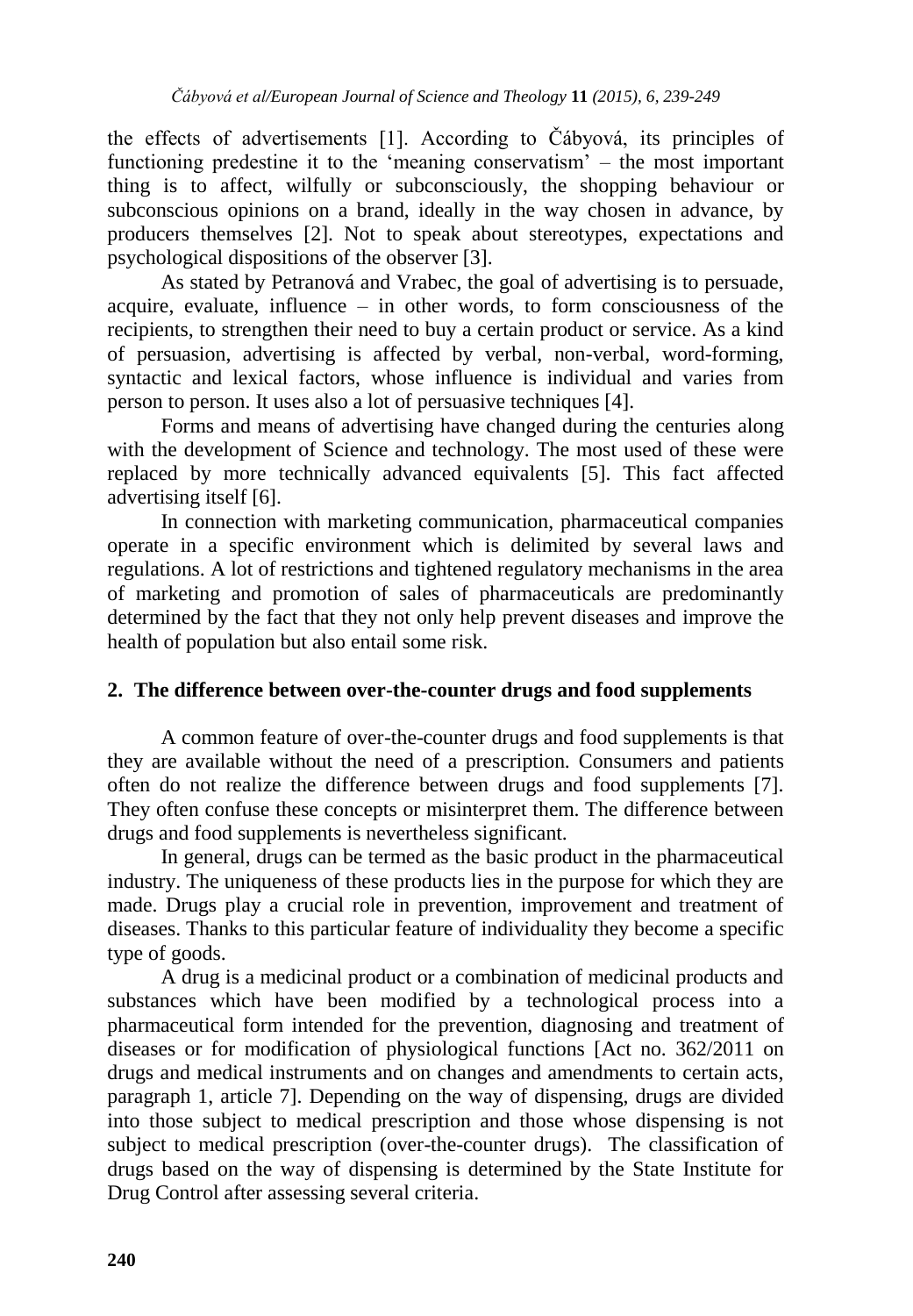In case of drugs, the manufacturer must have an authorisation for their production, they must meet the criteria for a good manufacturing practice; the process ensures a control of starting materials, inter-operational and final inspection. In addition, there is the need to ensure controlled distribution and dispensing by an entity, which must possess a special authorisation for pharmaceutical activities.

Food supplements are types of foodstuffs intended for supplement of diet, which are concentrated sources of nutrients such as vitamins and minerals or other substances with a nutritional or physiological effect, separately or in combination. They are marketed in dose form such as capsules, tablets, and pills and other similar forms, powder packets, liquid filled ampoules, bottles with a drop dispenser and all other similar forms of liquids and powders designed in a way which enables them to be taken in small measured unit quantities [Act no. 608/2/2004 – 100].

With food supplements, based on data gained through proper analysis, the manufacturer states the average nutritive value or the amount of substances with a nutritional or physiological effect. The Public Health Authority, which issues authorisations for marketing food supplements, does not explicitly oversee the quality and quantity specifications. Although the quality of production might meet similar criteria as in the production of drugs, it is not subject to state control.

# **3. Legal framework governing advertising of drugs and food supplements**

Owing to the specific feature of drugs and the fact that they are classified as goods of specific nature, advertising in this area is strictly regulated. The only permitted promotion and advertising toward the general public is the promotion and advertising of over-the-counter drugs, i.e. the drugs not subject to medical prescription. The conditions are governed by Act no. 147/2001 Coll. on advertising and on amendment of certain laws and Act no. 308/2000 Coll. on broadcasting and retransmission and on the amendment of Act no. 195/2000 Coll. on telecommunications. Supervision over advertising of drugs is exercised by the State Institute for Drug Control.

The Act on advertising governs the general requirements for advertising and requirements for advertising of drugs which are registered in the Slovak Republic and do not contain any psychotropic substances and preparations whose dispensing is not subject to medical prescription. Only provisions of paragraphs 1–4 of the act on advertising relate to medical supplies and food supplements.

Because of the nature of advertising, the act distinguishes advertising of drugs aimed at lay people and medical professionals, with different requirements regarding the promotion. However, a general rule which applies to advertising of drugs is that there must be a concordance with the information stated in the summary of medicinal product characteristics, which includes all details necessary for the right choice of drug, determination whether the drug is suitable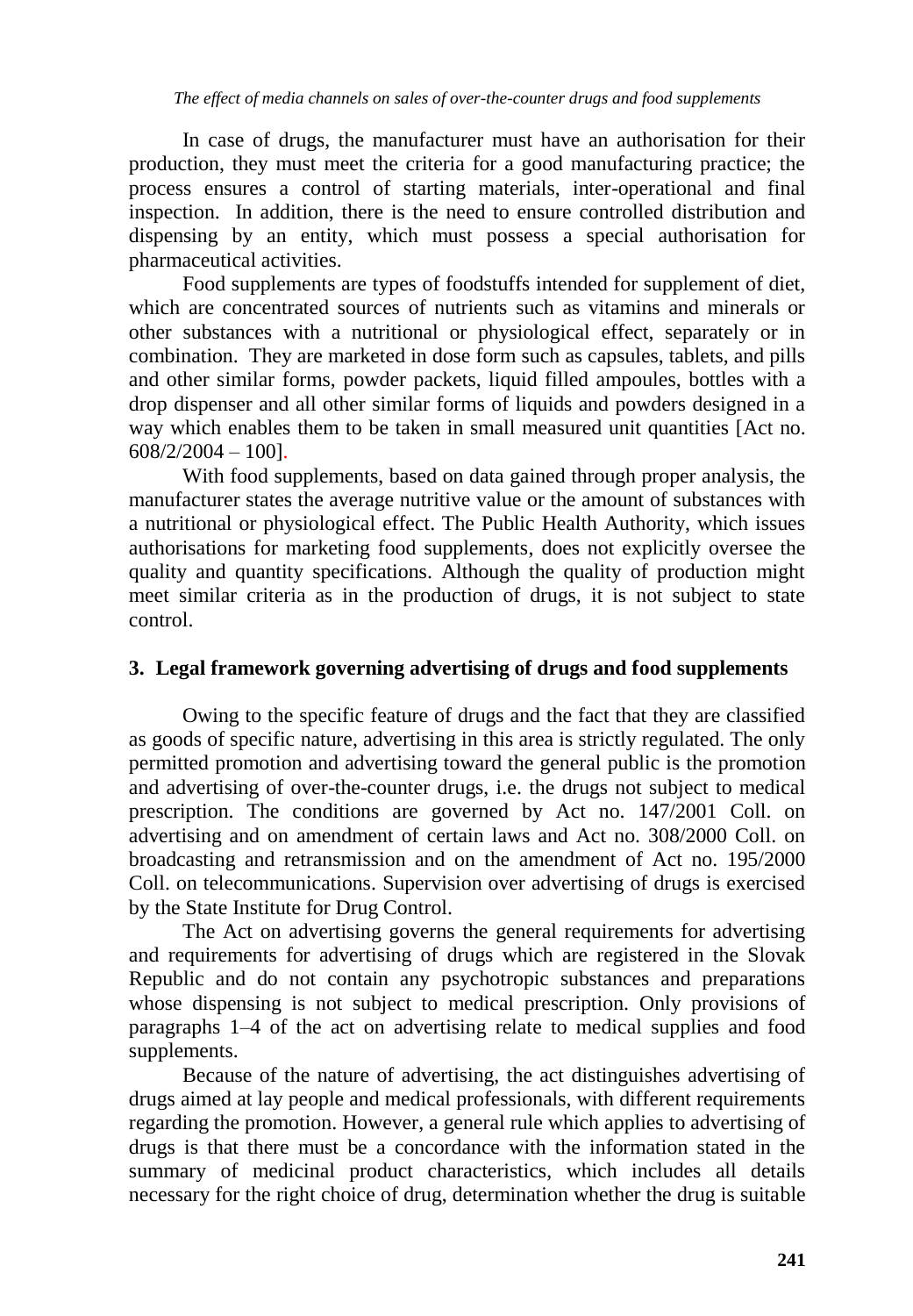for the particular patient, the assessment of risks and adverse reactions, interaction with other medicaments, determination of the correct dosage etc. Moreover, advertising must promote rational use of the drug by objective informing without exaggerating its effects, it must not be deceptive, surreptitious and must not exploit the consumer's trust, their lack of experience and knowledge.

The act prohibits advertising of drugs: a) which are not registered in the Slovak Republic; b) contain narcotics, psychotropic materials and preparations; c) whose dispensations is subject to medical prescription or veterinary prescription; d) whose dispensation is not subject to medical prescription, however they are paid based on health insurance under a special regulation; e) which mentions the effects of drugs in treatment of tuberculosis, contagious venereal diseases, serious infectious diseases, tumorous diseases, chronic insomnia, metabolism malfunction diseases and psychic diseases [Act no. 147/2001 Coll. on advertising and on amendment of certain laws, paragraph 8, article 1-5].

Advertising of drugs must not be convincing that: a) medical examination or medical interventions are unnecessary; b) one drug is more effective or as effective as another drug or that the drug does not have any side effects; c) the health of a person might improve after taking the drug; d) the health of a person might deteriorate if they do not use the drug; this prohibition does not apply to mass vaccinations [Act no. 147/2001 Coll. on advertising and on amendment of certain laws, paragraph 8, article 1-5].

Furthermore, advertising of drugs must not: a) compare drugs with foodstuffs or cosmetic products; b) suggest that safety or the effect of a drug results only from the use of a natural substance, unless it is proved by experts; c) offer diagnosing or determining of treatment without medical examination with recommendation to use a particular drug; d) state the effects of the drug with reference to the effects of the drug on other persons; e) contain data about drug registration; f) contain recommendation of scientists, physicians or famous personalities; g) use excessive or terrifying presentation of human organism changes resulting from disease or damage and depict the effect of the drug in human organism with respect to these changes; h) be designed for a minor [Act] no. 147/2001 Coll. on advertising and on amendment of certain laws, paragraph 8, article 1-5].

Advertising must contain: a) the name of the drug and the name of the medicament it contains; b) necessary information about the correct use; c) explicit and clear notice to read carefully the instruction about the correct use of the drug comprised in written information for users of medications, enclosed in medical products [Act no. 147/2001 Coll. on advertising and on amendment of certain laws, paragraph 8, article 1-5].

Similar restrictions and conditions for transmission of advertisements in electronic media (in radio and on television) are governed by the act on broadcasting and retransmission, which prohibits broadcasting of advertising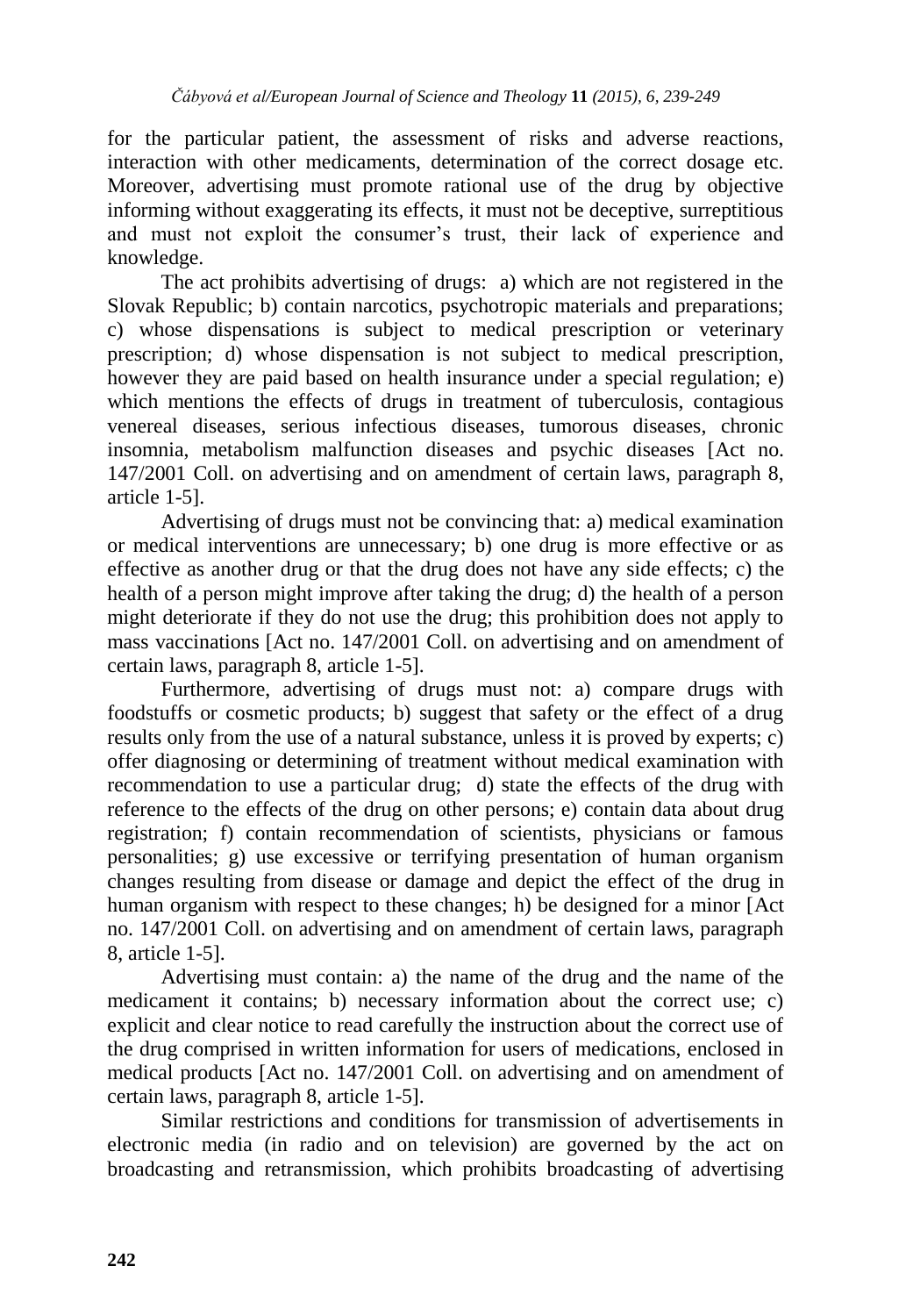for medical products containing narcotics, psychotropic or other addictive substances.

Television advertising for medical products must be discernible, impartial, truthful and verifiable and meet the requirement of protection of an individual from damage. Advertising shall contain: a) definite and understandable recommendation for careful reading of instructions for correct application of medical products comprised in written information for users of medications, enclosed in medical products; b) recommendation to ask a person authorized to prescribe or to dispense medications for advice about application of medical products [Act no. 308/2000 Coll. on broadcasting and retransmission and on the amendment of Act no.195/2000 Coll. on telecommunications, paragraph 33, article 4-5].

Television advertising for medical products also must not: a) be aimed at minors, b) compare medications with foodstuffs or cosmetic products, c) promote the effect of medications by referring to results achieved in particular persons, d) contain recommendations by scientists, doctors or famous people, whose popularity could encourage the use of the drug [Act no. 308/2000 Coll. on broadcasting and retransmission and on the amendment of Act no.195/2000 Coll. on telecommunications, paragraph 33, article 4-5].

Pursuant to relevant provisions of the Act no. 362/2011 on drugs and medical instruments and on changes and amendments to certain acts, holders of manufacturing, registration and wholesale authorisations are obliged to inform the Ministry of Health about the expenditure on marketing, promotion and nonmonetary benefits granted to the health care provider. At the same time, they are obliged to inform the National Health Information Centre about health professionals who have taken part in professional, scientific and other educational and training events financed by the disseminator of advertising.

Advertising of food supplements is governed by the general provisions of the act on advertising as well as the Regulation (EC) no. 1924/2006 of the European Parliament and of the of the Council on nutrition and health claims made on foods which lays down the harmonized rules for using nutrition and health claims. These rules cut across the area of promotion and presentation of food supplements by ensuring that any claim stated on foodstuffs in the EU is clear, accurate and well-founded.

The reason why the regulation stated above was implemented was that there had been a wide variety of claims used in the labelling and advertising of foodstuffs in some Member States relating to substances that have not been shown to be beneficial or for which at present there is not sufficient scientific agreement. Therefore, the competent authorities decided to ensure that the substances for which a claim is made have been shown to have a beneficial nutritional or physiological effect. The regulation relates to voluntarily made nutrition and health claims in commercial communication toward the end consumer in labelling, presentation and advertising of foodstuffs including food supplements, as well as trademarks and other brand names which may be construed as nutrition or health claims. These claims made in the advertising of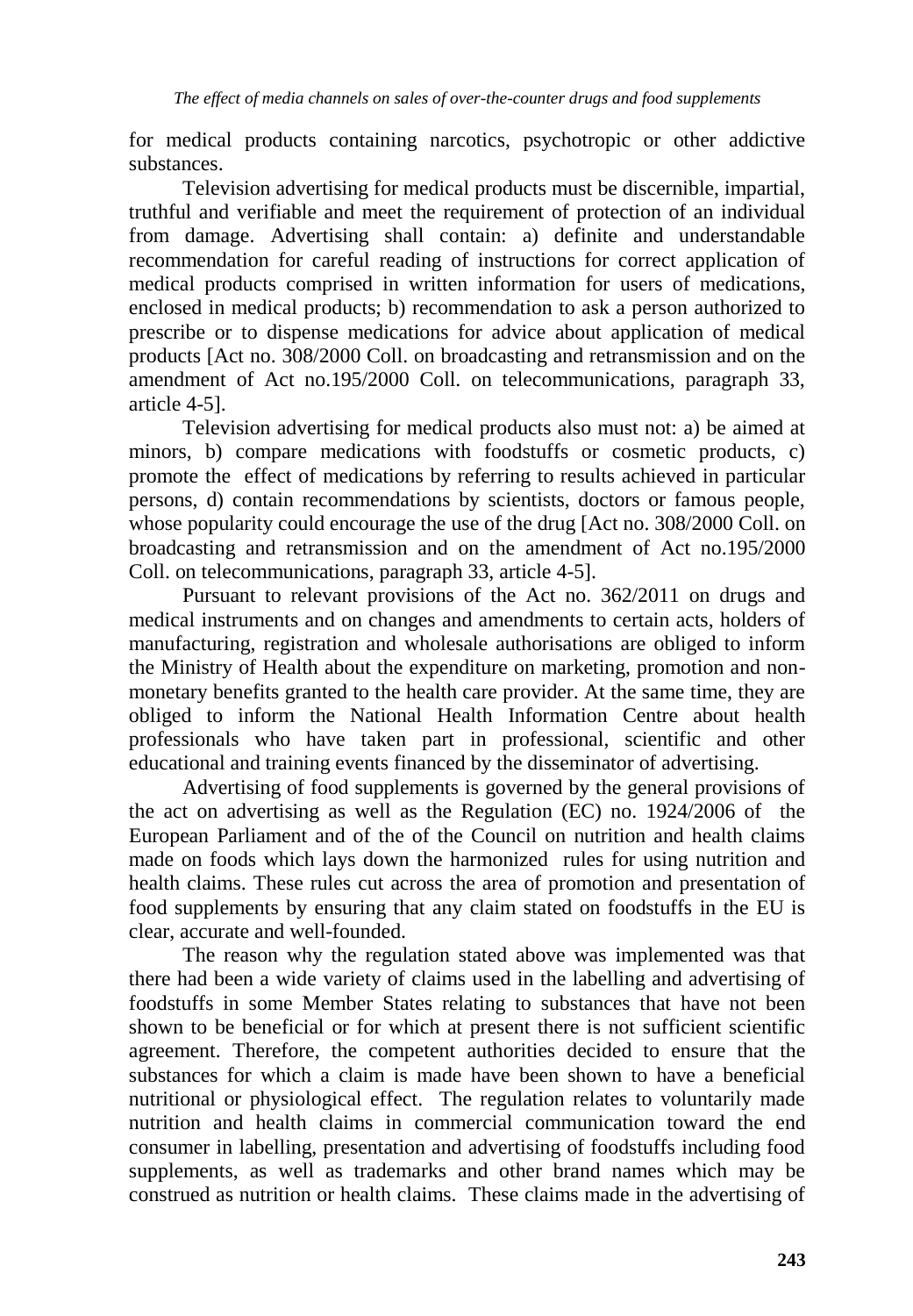foodstuffs and food supplements must not: a) be false, ambiguous or misleading; b) give rise to doubt about the safety and/or the nutritional adequacy of other foods; c) encourage or condone excess consumption of a food; d) refer to changes in bodily functions which could give rise to or exploit fear in the consumer, either textually or through pictorial, graphic or symbolic representations; e) state, suggest or imply that a balanced and varied diet cannot provide appropriate quantities of nutrients in general; f) state any reference to the rate or amount of weight loss; g) relate to prevention and treatment [Regulation (EC) no. 1924/2006 of the European Parliament and of the Council of 20 December 2006 on nutrition and health claims made on foods].

Health claims can be made only providing that they comply with the conditions for their use at the same respecting the so called restrictions, where the requirements for use mean the content of a certain amount of certain constituent in the daily dose or it is clearly stated what characteristic each constituent has. Restriction means further specification of foodstuffs which must not bear a claim or whom it is not intended for. Restrictions are part of the list of authorised health claims.

Restrictions may apply to a particular constituent, nutrient or food, not the whole product. At the moment of stating the health claim in the labelling (or advertising and presentation) of a food/food supplement, it is necessary to state other mandatory information such as information about the importance of a varied and balanced diet and healthy lifestyle; the quantity of the food and pattern of consumption required to obtain the claimed beneficial effect; a statement about persons who should avoid using the food; a warning for products that are likely to present a health risk if consumed to excess.

Reduction of disease risk claims must also bear a statement indicating that the disease to which the claim is referring has multiple risk factors and that altering one of these risk factors may or may not have a beneficial effect. The regulation also prohibits any health claims which: a) suggest that health could be affected by not eating the food; b) make reference to the rate and amount of weight loss; c) make reference to recommendations of individual doctors [Regulation (EC) no. 1924/2006 of the European Parliament and of the Council].

The compliance of labelling of food supplements is supervised by regional public health authorities.

## **4. Expenditures of pharmaceutical companies on advertising of over-thecounter drugs and food supplements**

According to the Association of Innovative Pharmaceutical Industry (AIFP), its member companies spent a total of  $15,659,201.69 \text{ }$  in 2014 [http://www.aifp.sk/sk/novinky-tlacove-spravy/6/farmaceuticke-firmyzverejnili-marketingove-vydavky-za-rok-2014]. This sum is the aggregate expenditure of 26 pharmaceutical companies, which represents a 21% decrease from the previous year.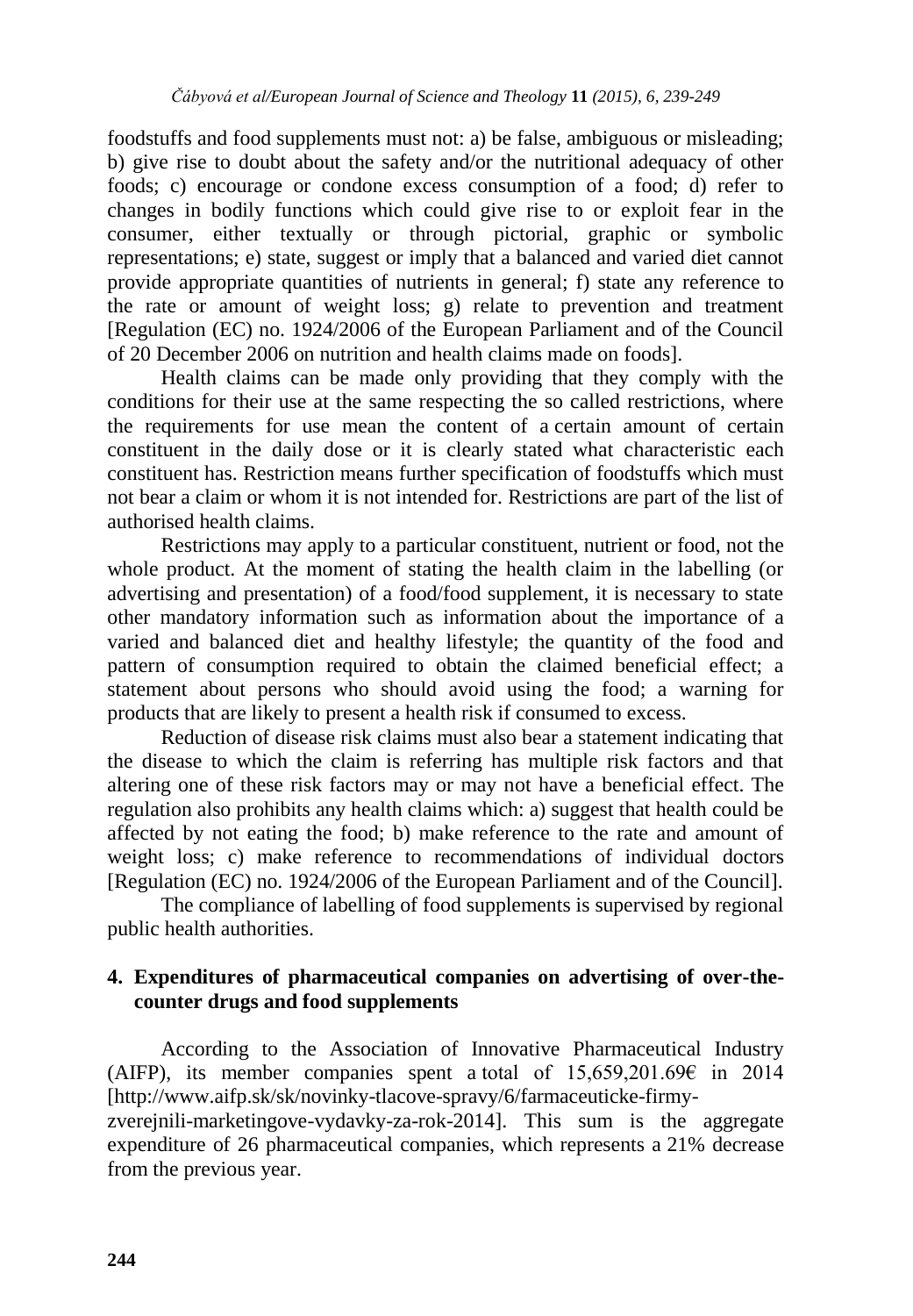With regards to media advertising, pharmaceutical companies invested most funds in the category of over-the-counter drugs for alleviation or elimination of flu and cold symptoms, as shown in the monitoring of Ad Intelligence [Act no. 362/2011 on drugs and medical instruments and on changes and amendments to certain acts, paragraph 1, article 7]. The most frequently used type of media was television. According to a monitoring of TNS Slovakia, in 2014, pharmaceutical companies invested 98% of their overall advertising expenditures in TV advertising, with print media and radio advertising accounting for 1% each. In 2014, television channels broadcast nearly 27 thousand advertising spots for over-the-counter drugs alleviating the flu and cold symptoms. The volume of advertising space (the total length of broadcast advertising spots) which the television provided for advertising in this category was hours of advertising broadcast. As regards print media, there were 60 advertisements on 30 pages which is a 37% decrease from the previous year. Finally, radios broadcast just under 700 advertising spots in the total length of 4.5 hours [http://www.tns-global.sk/informacie-pre-vas/tlacove-spravy/reklamana-lieky-proti-chripke-prechladnutiu-0].

According to TNS Slovakia, ten biggest advertisers of over-the-counter drugs invested 77% of the overall advertising expenditures of this category. In this way, they invested 12% more funds than the previous year. The biggest advertiser was Boehringer Ingelheim, which increased its expenditures by 30% year on year. Coldrex was the most frequently advertised brand in this category, followed by Mucosolvan and Flavamed [http://www.tns-global.sk/informaciepre-vas/tlacove-spravy/reklama-na-lieky-proti-chripke-prechladnutiu-0].

# **5. Effect of media channels on consumer behaviour in the area of OTC drugs and food supplements**

According to the study titled 'Key factors and the role of the pharmacist in the selection of drug' carried out by GfK in 2012, apart from doctors, providers of pharmaceutical service, too, play a significant role in the selection of a particular drug [http://www.gfk.com/sk/documents/gfk\_rx\_lieky\_na\_lekarsky \_predpis\_sk.pdf].

These findings served as an impetus for conducting our own research, whose aim was to find out the extent to which media advertising affects the sales of over-the-counter drugs and food supplements. The collection of data was carried out between  $2<sup>n\overline{d}</sup>$  March and  $15<sup>th</sup>$  April 2015 through electronic and written survey on a sample of 317 respondents at the age of 18-65. The structure of respondents is shown in Figures 1 and 2.

The results of the survey suggest that 95% of the respondents had bought over-the-counter drugs for themselves or their acquaintance in the recent past. In the case of food supplements, it was 74% of the respondents. When buying overthe-counter drugs, 52% of the respondents asked for a particular brand of drug at their own discretion. The remaining 47.5% consulted the choice with the pharmacist.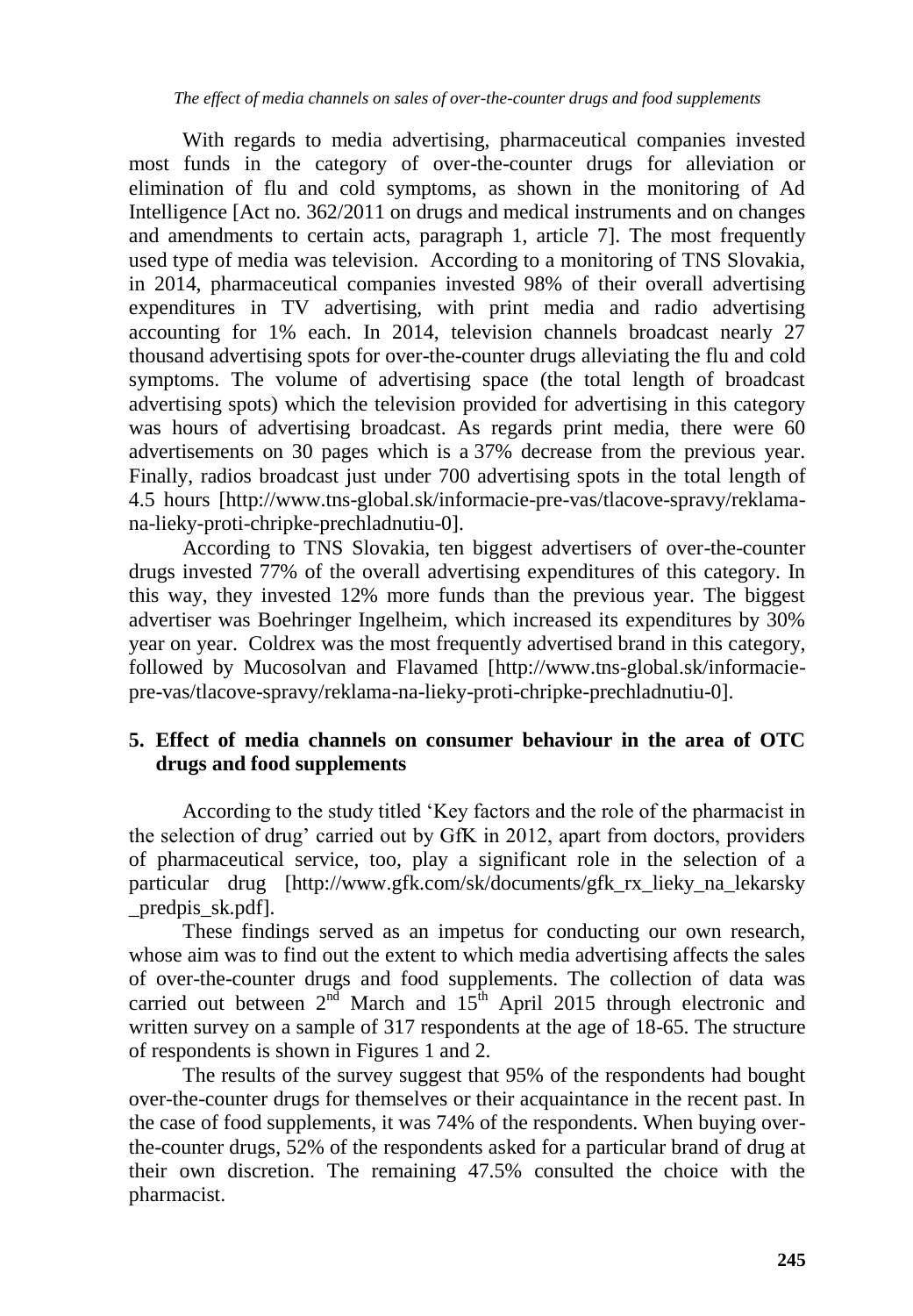

**Figure 1.** Structure of respondents,  $N = 317$  respondents (men – 126, women - 191).



**Figure 2.** Structure of respondents based on their religion,  $N = 317$  respondents.



Figure 3. Effect of media on the choice of particular brand of OTC drug – men,  $N = 37$  respondents.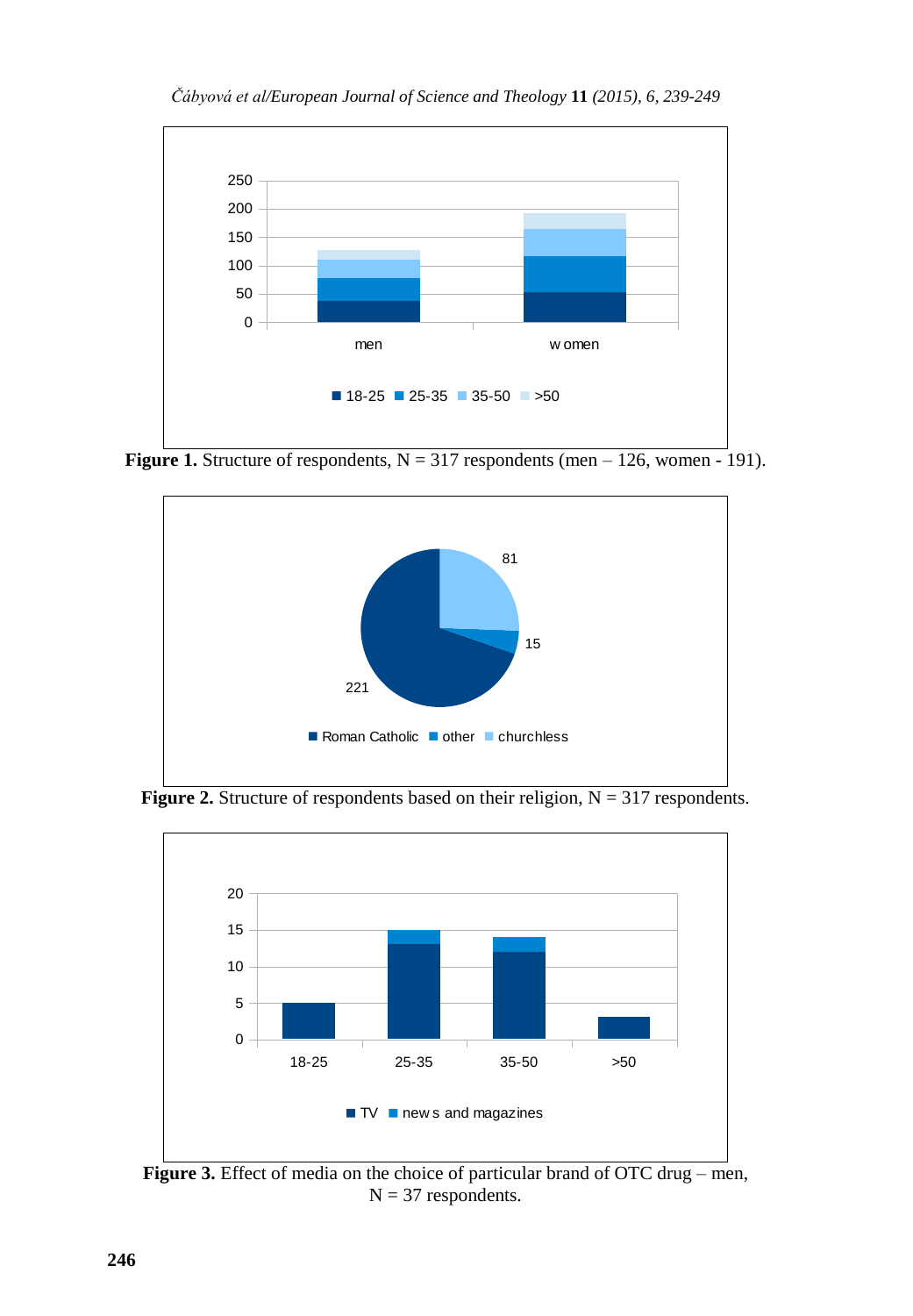

*The effect of media channels on sales of over-the-counter drugs and food supplements*

Figure 4. Effect of media on the choice of particular brand of OTC drug – women,  $N = 49$  respondents.



Figure 5. Effect of media on the choice of particular brand of food supplement – men,  $N = 24$  respondents.



**Figure 6.** Influence of media on the choice of particular brand of food supplement – women,  $N = 24$  respondents.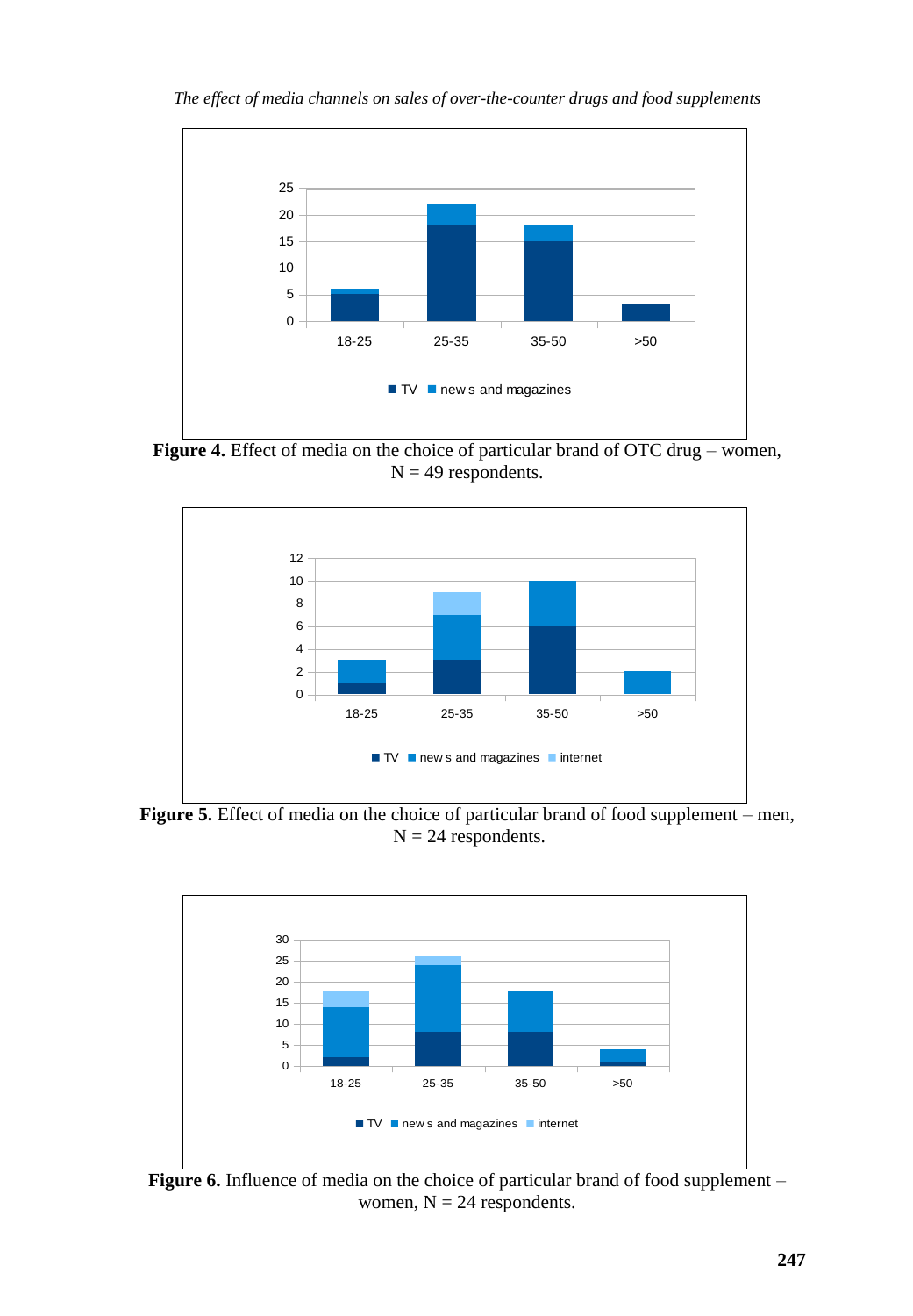When choosing the particular brand of over-the-counter drugs, the respondents based their decision on the information which they had obtained from media (54.4%) as well as on their acquaintance's recommendation (45.6%). Men (58.7%) turned out to be more influenced by the information from media than women (51.6%). In both cases, the respondents who were the most influenced by information from the media were at the age of 35-50 (65.2% of men and 66.6% of women).

Television turned out to dominate among the other types of media with 86% of respondents basing their choice of particular over-the-counter drug on information there from. Figures 3 and 4 show the results in more detail.

When purchasing food supplements, 59.3% of respondents asked for a particular brand with the remaining 40.7% consulting the choice of the brand with the pharmacist. In case of buying their own choice of particular brand of food supplement (similarly to OTC drugs), 64.3% of the respondents decided based on information gained through media, whereas the remaining 35.7% decided based on their acquaintance's recommendation. When it comes to media influence, women tended to be more influenced (66.6%) than men (58.5%). In both cases the respondents who were most influenced by the information from media were in 25-35 age group (69.2% of men and 65% of women). Print media dominated among the other types of media, with 58.9% of all respondents basing their decision to buy a particular brand thereon. The results are shown in more detail in Figures 5 and 6.

Finally, an interesting finding was that 89.9% of respondents  $(N = 142)$ consulted the choice of a particular OTC drug with a pharmacist, although they had been convinced about their choice before. All of the respondents accepted the recommendation of the pharmacist also in case the pharmacist recommended different drug from the one they had originally intended to buy.

In case of food supplements, 86.9% of respondents ( $N = 205$ ) consulted the pharmacist about the choice of particular brand also in case they had decided about their choice before. All respondents accepted the recommendation of the pharmacist.

#### **6. Conclusions**

As highlighted in the survey, media channels influences consumers when choosing a particular brand of over-the-counter drugs and food supplement only to a limited extent. It plays an important role when the so called purchase intention and primary preferences of the consumer are formed, which was confirmed by the fact that more than a half of respondents planned to buy a particular brand of over-the-counter drug at their own discretion. In case of food supplements, the effect of media advertising on consumers was manifested somewhat more significantly.